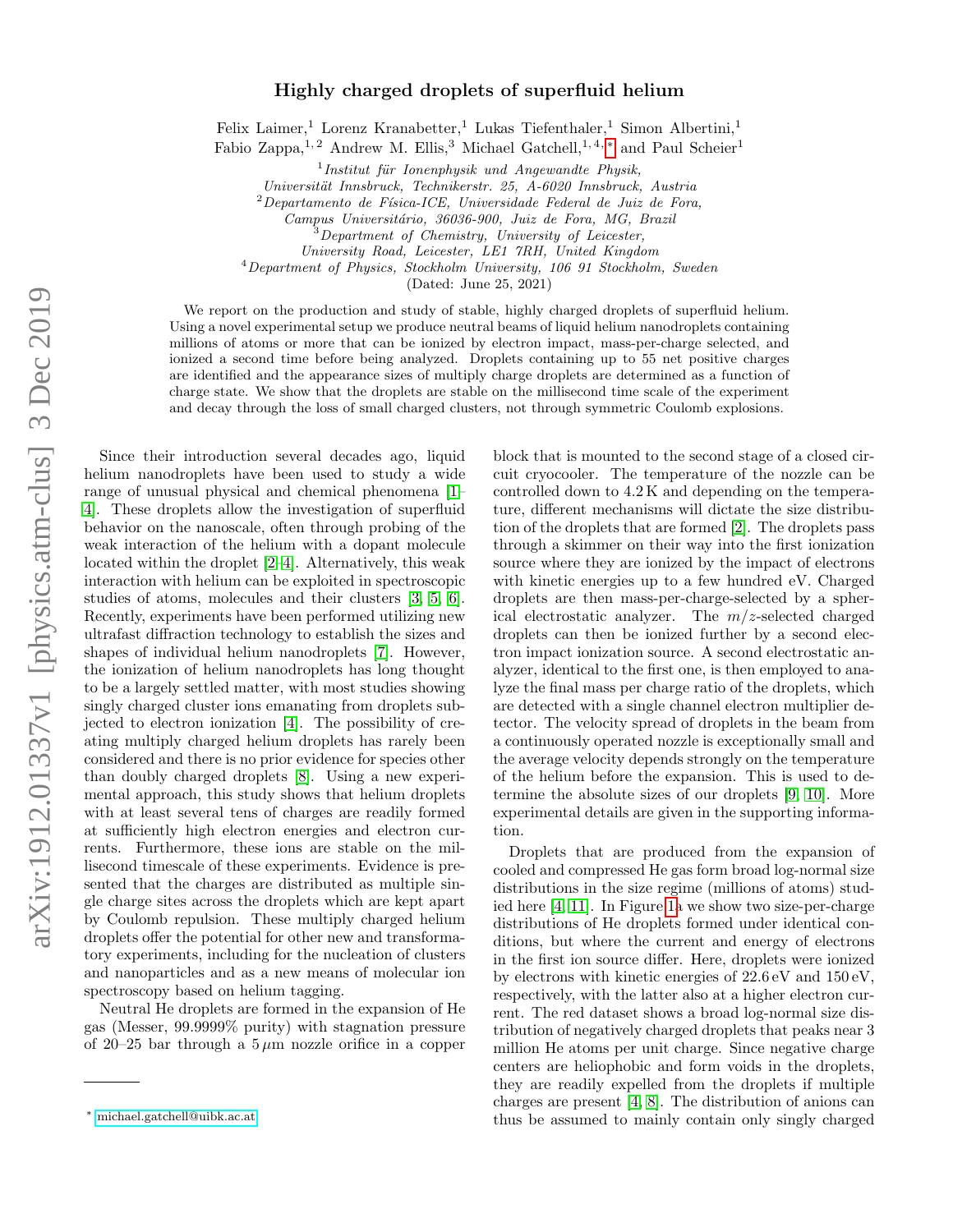

<span id="page-1-0"></span>FIG. 1. a Mass per charge distributions of cationic He droplets (150 eV electrons at  $105.4 \mu\text{A}$ , blue curve) and anionic droplets  $(22.6 \text{ eV electrons at } 0.3 \mu\text{A}$ , red curve) by electron bombardment. The droplets were produced under identical conditions with a 8.5 K nozzle temperature. The lower energy gives a distribution of essentially purely singly charged droplets that peaks near 3 million atoms and closely matches to the neutral distribution. The distribution of positively charged droplets is pushed to lower mass per charge ratios. **b–d** Distributions of He droplets that are  $m/z$ -selected slices from the blue distribution in panel a and ionized a second time. The parent ions have sizes of  $8.5 \times 10^5$ ,  $1.275 \times 10^6$ , and  $2.125 \times 10^6$  He atoms per charge (indicated by arrows), respectively, and the products all have rational fractions of the parent mass per charge ratio.

droplets and represent the neutral size distribution. At the higher electron energy, multiple positive charges may be formed in the He droplets. This increases the energy deposited into the droplets, which could cause them to boil off He atoms and shrink in size. However, as will be discussed, the dominant mechanism is the accumulation of charges in the droplets that leads to a decrease in their mass per charge ratio and, if the charge density is high enough, to the ejection of low mass fragment ions. The blue dataset shows that this leads to an apparent size distribution that, while still close to log-normal in shape, now peaks at less than 1 million He atoms per unit charge.

A novel feature of the experimental setup is that we can mass-select droplets after the first ionization source and let them interact with energetic electrons for a second time. In Figures [1b](#page-1-0), c, and d, we show some illustrative distributions of charged He droplets that have been  $m/z$ selected, with narrow size distributions of about  $8.5 \times 10^5$ ,  $1.3 \times 10^6$ , and  $2.1 \times 10^6$  He atoms per charge, respectively. All three of these distributions were produced in the same way from the same initial distribution, with 150 eV electrons in the first ionization source and 200 eV electrons in the second (at  $105.4 \mu$ A and  $197.1 \mu$ A, respectively). Now, instead of the intact distributions being shifted continuously towards lower masses, we see a series of narrow peaks (FWHMs ∼3% of mass per charge ratio, limited by experimental resolution) centered around rational fractions of the mass per charge ratio of the parent clusters. While one might expect that this effect is caused by the nearly symmetrical fission of large mul-

tiply charged droplets into smaller droplets with lower charge states, this is not what we are actually observing. Instead, we find that these peaks result from stable, multiply charged droplets. The fractional relative mass per charge ratios of the droplets correspond to the ratios between the charge state of the parent droplet and those of the daughter droplets,  $z_p/z_d$ , which remain intact after the second ionizing process. By tuning the settings of the two ion sources, as well as the mass per charge ratio of the parent droplets that are selected after the first ionization process, we can discern parent and daughter droplets with up to several tens of charges that give a range of different rational fractions of the parent mass per charge ratio. It is the wide range of higher charge states present in the parent droplets and the overlap of the numerous daughter droplets with different charge stats that are responsible for the broad features seen below the the narrow peaks. Interestingly, all three panels show a pileup of peaks around the same mass per charge ratio, about  $3 \times 10^5$  He atoms per charge. This specific value depends on the experimental conditions, but the trend is easily reproducible in different measurements and is a result of the different electron impact cross sections of droplets in the sample.

In Figure [2a](#page-2-0) we show mass spectra from  $m/z$ -selected parent droplets containing  $3.8 \times 10^6$  He atoms per charge (formed by 40 eV electrons in the first ion source) that have been impacted a second time with electrons at kinetic energies of 22 eV and 80 eV, respectively. The different setting used compared to Figure [1](#page-1-0) were chosen to best highlight the buildup of discrete charges in the selected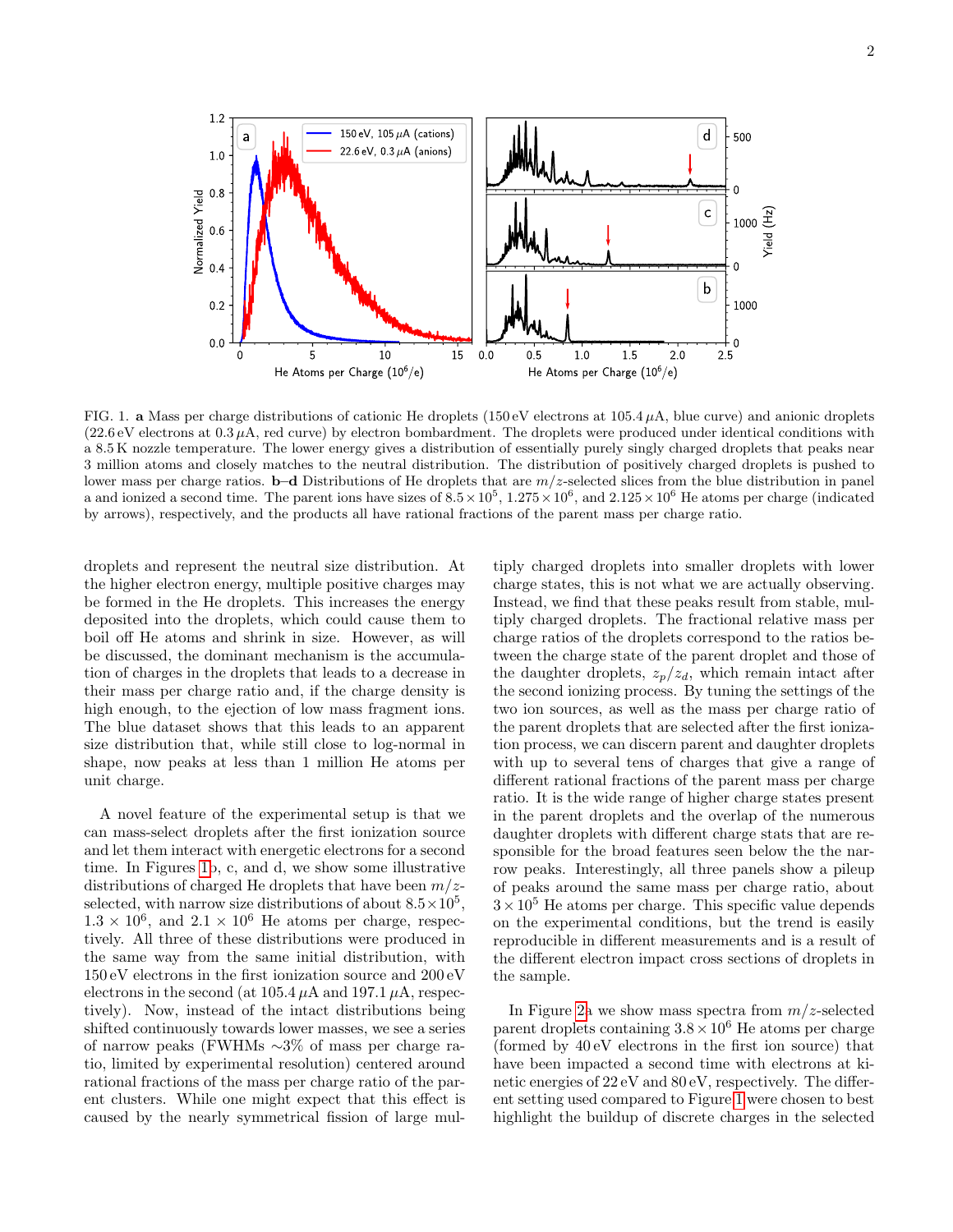

<span id="page-2-0"></span>FIG. 2. a Mass-per-charge-selected  $(3.8 \times 10^6$  He atoms per charge from 7K nozzle) droplets ionized a second time with 80 eV (blue) and 22 eV (red) electrons. The higher energy leads mainly to an increase in charge state and narrow peaks with mass per charge ratios at distinct rational fractions of the parent. At 22 eV, the droplets are for the most part partially neutralized by helium anions, causing their mass per charge ratios to increase. b Wider range spectrum which shows that parent droplets containing up to 12 charges have had their net charge state reduced to  $+1$ . Peaks at half-integer positions show that droplets containing up to at least 17 charges have had their net charge reduced to  $+2$ .

droplets. At the higher energy, the impacting electrons may produce several  $He^+$  ions (IE(He) = 24.6 eV) along their trajectory through a droplet, resulting in an increase in the net positive charge. As the parent droplets carry several different charge states, all with the same mass per charge ratio, the result is a swarm of different daughter peaks. For example, the peak at 1/4 is formed by the ions selected in the first mass selection stage having their net charge increase by a factor of 4 by the subsequent ionization in the second stage. The close match between daughter peak position and rational fractions of the parent is remarkable and suggests that little evaporation of helium takes place in these secondary charging events. Some of the most prominent narrow peaks are visible at mass per charge ratios relative to the parents of  $3/4$ ,  $2/3$ ,  $1/2$ ,  $1/3$ , and  $1/4$ , although several other peaks are clearly visible at other fractions.

When lower energy electrons are used to impact the  $m/z$ -selected He droplets it is possible to neutralize and reduce their charge states. This can be seen from the red curves in Figures [2a](#page-2-0) and [2b](#page-2-0). Here, the energy of the electrons from the second ionization source has been tuned to below the ionization threshold of He. At this energy the electrons may lose energy as they scatter off of the neutral He, forming electronically excited He<sup>∗</sup> . The slowed electrons, which form voids in the droplets, or the He∗− that are formed by the capture of the slow electrons by He<sup>∗</sup> [\[12\]](#page-4-11), may then neutralize positive charge centers in the parent droplets, effectively increasing their mass per charge ratios. Numerous examples of multiply charged droplets having their net charge reduced are clearly seen in Figures [2a](#page-2-0) and [2b](#page-2-0) where several peaks with mass per

charge ratios with rational numbers greater than one are visible. The peaks with integer values are predominantly from daughter droplets with a charge state of  $+1$ , originating from parents with up to 12 charges, all with the same initial mass per charge. Likewise, several halfinteger peaks (up to at least 8.5 times the mass per charge ratio of the parent) are visible from even larger daughter droplets that still contain two positive charges.

There is a general consensus that the charge centers of multiply charged He droplets are promptly ejected as small  $He_n^+$  clusters [\[13\]](#page-4-12), leaving at most a single charge in the remaining droplet. In the present measurements we resolve and identify multiply charged He droplets containing up several tens of positive charges, presumably in the form of solvated  $He_n^+$  cores [\[13](#page-4-12)[–15\]](#page-4-13). In Figure [3](#page-3-0) we show the appearance sizes of droplets for a range of high charge states. We find that the critical size of a droplet that can contain a given number of charges scales with the square of the radius of the droplet (determined by assuming spherical geometries and using the mean density of bulk superfluid He). This dependence could indicate that the appearance size of a multiply charged droplet scales with the cross section of the ionization processes. Another possibility is that the critical size is dictated by the multiple charges residing on the surface of the droplets, as would be expected for highly mobile interacting charge centers.

Doubly charged He droplets have been reported previously by Fárník et al.  $[8]$ , who identified a threshold size of approximately  $2 \times 10^5$  He atoms for observing these ions. In our measurements we find a significantly smaller appearance size. For the doubly charged droplets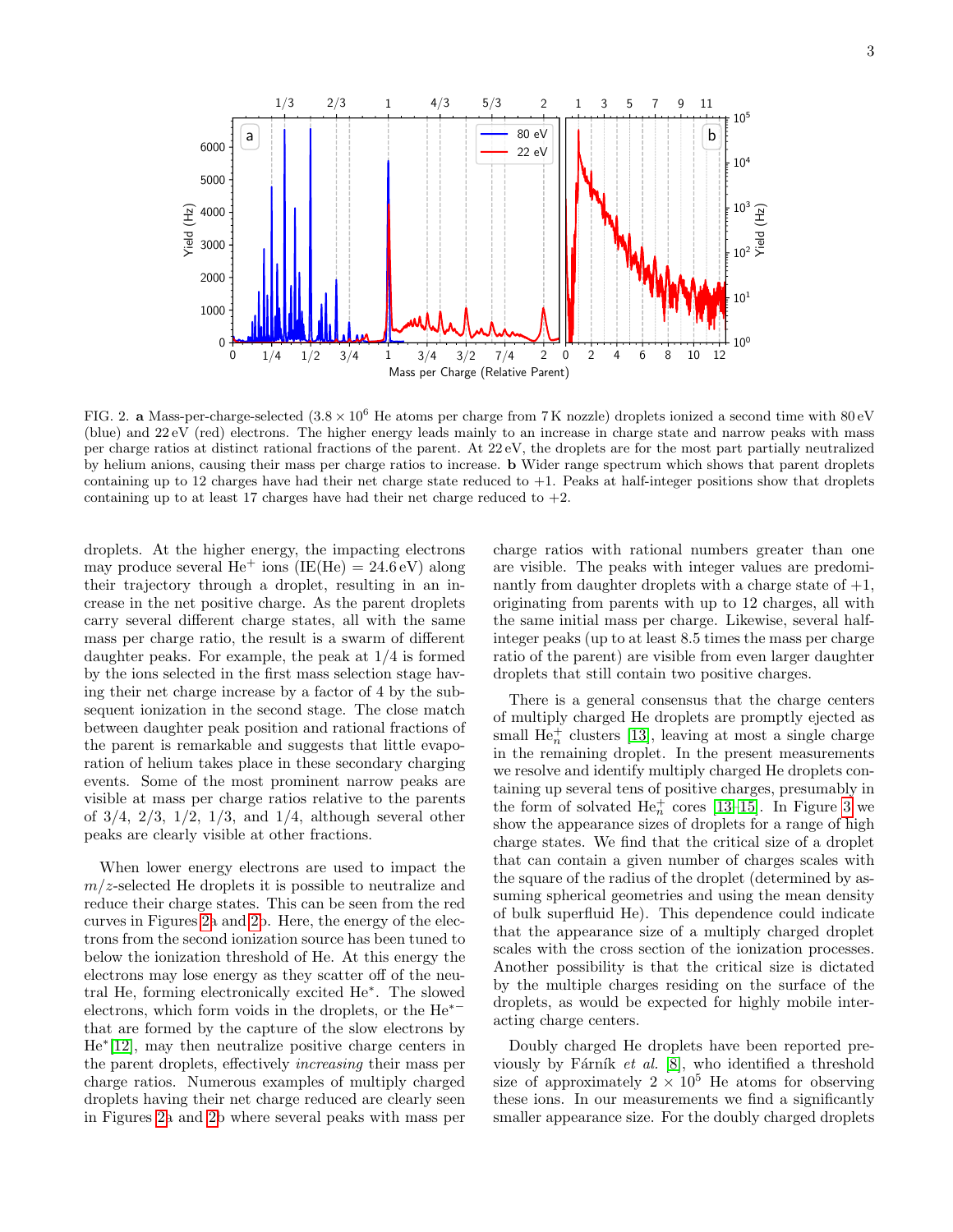we measure a minimum size of  $(1.00 \pm 0.05) \times 10^5$  atoms and our threshold for triply charged droplets is  $(1.63 \pm$  $(0.08) \times 10^5$ . The largest systems we have measured the appearance sizes for are droplets containing 55 charges, the smallest of which consists of  $(9.35\pm0.47)\times10^6$  atoms. The reason for the discrepancy in appearance size between our measurements and those by Fárník et al.  $[8]$  is unclear, but could be the result of limitations in the older experiments (e.g. fixed electron energy). Using a classical liquid droplet model, Echt et al. determined the critical size of He droplets containing up to 4 positive charges to be about  $2 \times 10^5$  atoms [\[16\]](#page-4-14). Within this framework, for droplets with continuous charge distributions, the critical sizes of higher charge states can be determined as  $n(z) = z^2/(z_c^2/n_c)$ , where  $n_c$  is the known critical size of droplets with  $z_c$  charges [\[17\]](#page-4-15). With this, the predicted appearance size of droplets containing 55 charges is  $3.8 \times 10^7$  He atoms, about four times larger than the experimentally measured limit. This discrepancy is consistent with results for multiply charged Ne droplets [\[18\]](#page-4-16) where it was explained by quantum effects and discrete charge distributions in the real droplets. The comparison with the model and previous results with charge rare gas droplets suggests that the cohesive forces in the He droplets are enough to explain the stability of our highly charged systems [\[18\]](#page-4-16). Above the charge states shown in Figure [3,](#page-3-0) larger droplets with even higher charge states are expected to remain stable but unresolved in our measurements as the mass per charge selected, singly charged parent droplets used will be too heavy to be deflected in our electrostatic sectors. Based on the source settings, the largest droplets we can produce are expected to have radii greater than  $1 \mu m$  ( $> 10^{10}$  He atoms), which could contain many thousands of charges. Noteworthy is that we find no evidence for ongoing droplet decay after the highly charged droplets are produced, indicating that they are indeed stable on the ms timescale of our experiment.

For a spherical droplet containing more than a few tens of thousands of atoms, charges produced by the electron impact will initially be situated near the surface facing the electron source [\[14\]](#page-4-17). However, the charges will be highly mobile in the superfluid and should swiftly restructure to minimize the total repulsion energy. The positions of the charge centers in the stable, multiply charged droplets could therefore be considered to be similar to the solutions of the Thomson problem of point charges confined in a sphere [\[19\]](#page-4-18), as has been shown for mobile charges in other liquids [\[20\]](#page-4-19). Droplets with an overabundance of charges appear to behave similar to classical liquids as they approach the Rayleigh stability limit [\[21\]](#page-4-20), losing only small portions of mass as charges are expelled [\[22,](#page-4-21) [23\]](#page-4-22). The expelled charged centers likely consist of small  $He_n^+$  units in densely packed Atkins snowballs [\[24\]](#page-4-23), ions that are commonly found in experiments limited to studying lower masses [\[4,](#page-4-1) [25,](#page-4-24) [26\]](#page-4-25). Given the low interaction energy of He atoms, it is also possible that the charges lead to a shell of densely packed  ${\rm He}_{n}^{+}$  snow-

balls around the center of the droplets where the density is lowered, which could ultimately lead to an empty void forming in the center akin to a soap bubble.



<span id="page-3-0"></span>FIG. 3. Plot of the droplet charge state versus the square of the minimum droplet radius needed to form that particular charge state. The red curve is a fit to the experimental data. The horizontal error bars originate from the statistical uncertainties in determining the sizes of the droplets and the vertical bars from the uncertainties in the appearance of specific charge numbers amongst the series of higher charge states.

In experiments where *neutral* He droplets are doped with atomic or molecular species and then ionized, the small charged products that can be studied there appear to only constitute a fraction of the overall charge, since these new results show that a large number of the charges remain in the droplets. This opens the door to new experimental techniques where multiply charged droplets are seeded with dopants. For example, charged droplets could be used as a weakly interacting matrix for ion spectroscopy where, a single droplet can provide multiple, separated ion nucleation sites. This approach has the potential to provide a new form of spectroscopic experiments facilitated by helium-tagging and promises high signal levels because of the multiple sites available in each droplet. Each charge center can also be used as a distinct nucleation site for the production of clusters and nanoparticles. Since the cross section of the multiply charged droplets can be selected before dopant pickup, the size distribution of particles grown in this way can be narrowed and more finely tuned compared to the case when neutral droplets of random sizes are used to capture gas phase building blocks and grow nanoparticles and nanowires.

This work was supported by the EU commission, EFRE K-Regio FAENOMENAL EFRE 2016-4, the Austrian Science Fund FWF (P31149 and W1259) and the Swedish Research Council (contract No. 2016-06625). FZ acknowledges support from Brazilian agency CNPq.